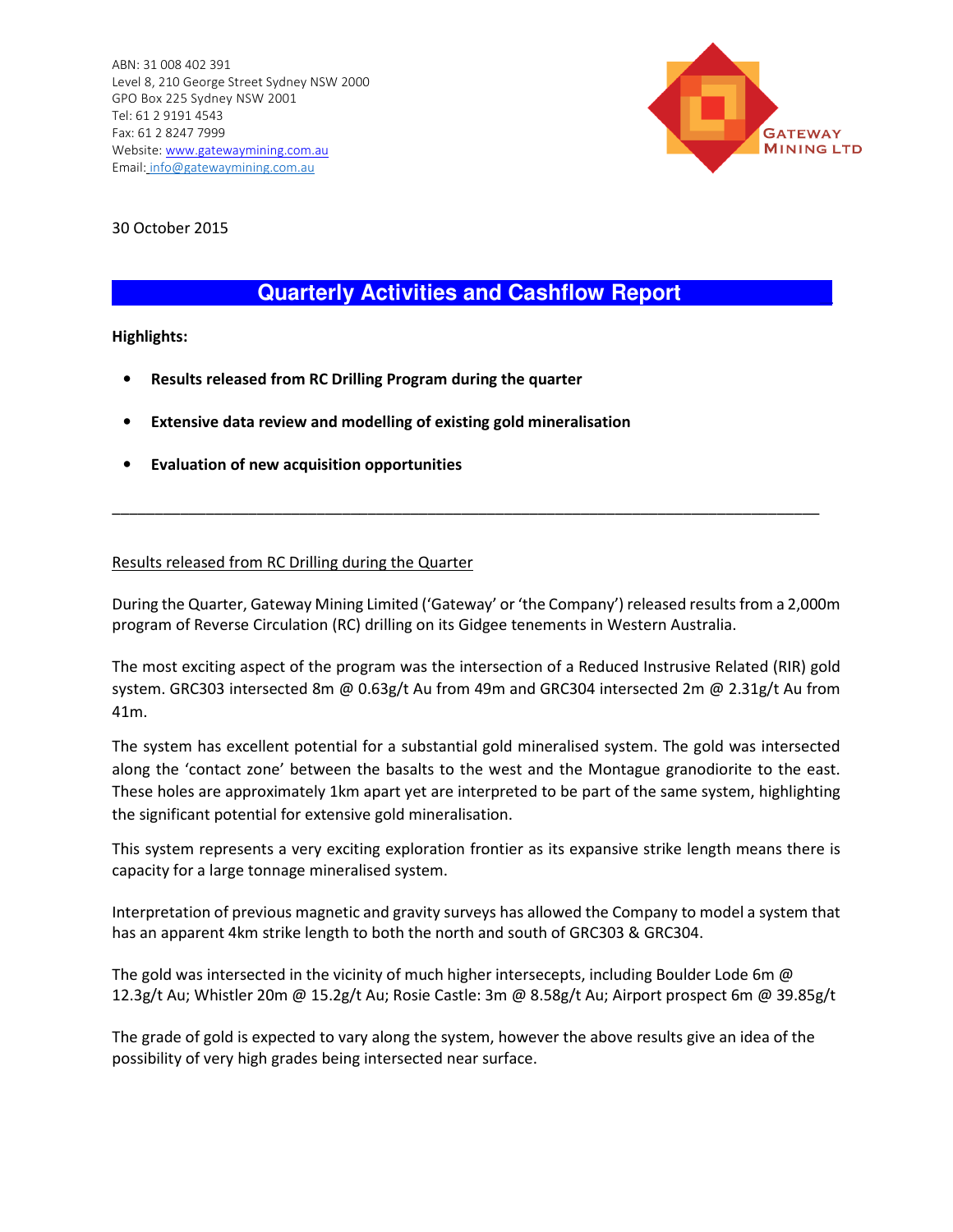ABN: 31 008 402 391 Level 8, 210 George Street Sydney NSW 2000 GPO Box 225 Sydney NSW 2001 Tel: 61 2 9191 4543 Fax: 61 2 8247 7999 Website: www.gatewaymining.com.au Email: info@gatewaymining.com.au





*Overview of RC Drilling program – (background: Total Magnetic Intensity)*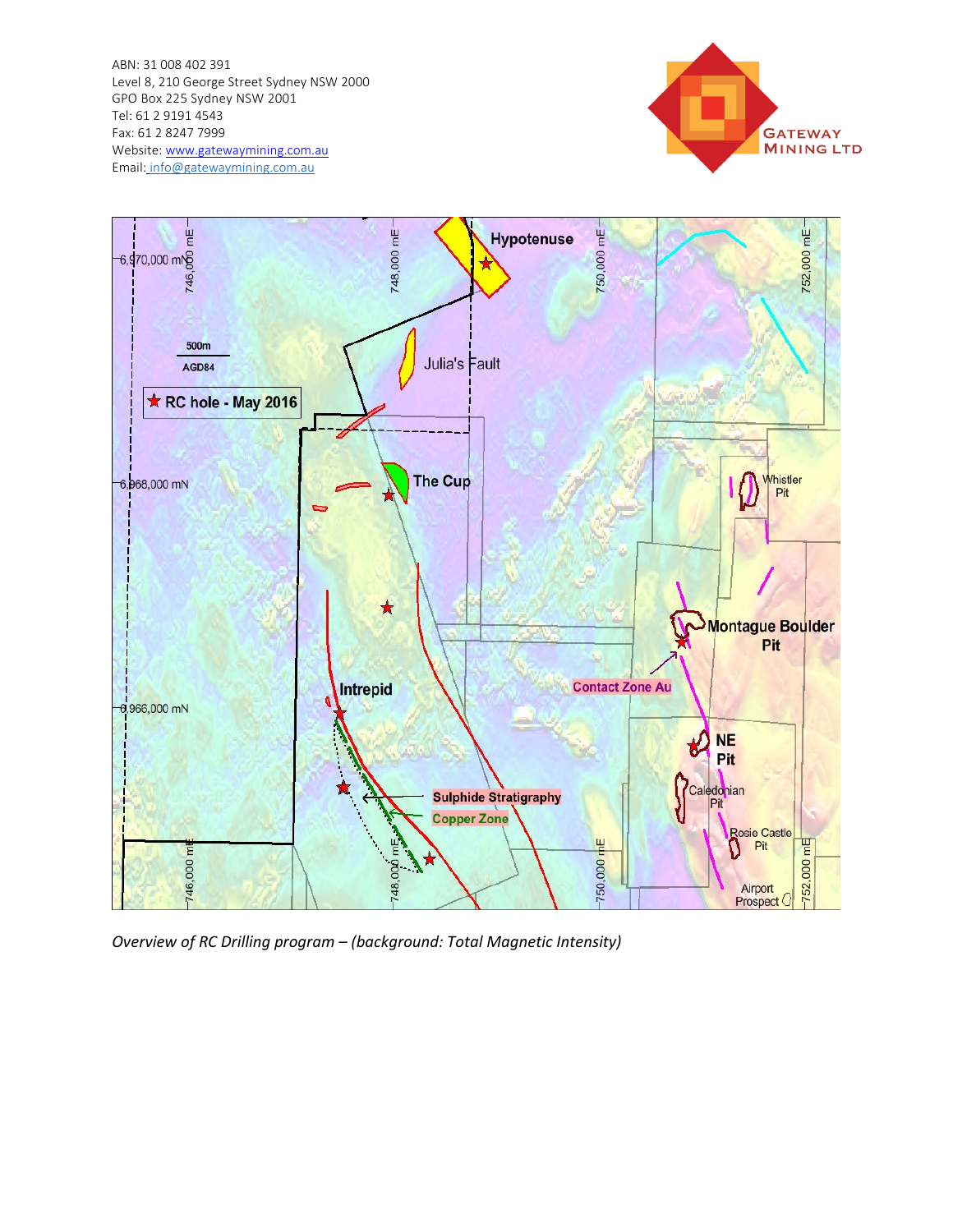

The vast majority of the 'contact zone' between the basalt and granodiorite has not been tested, despite historic gold mining going in the region. Locating the contact was most likely quite problematic for previous explorers because certain geophysical and geochemical techniques would not have been available. This would otherwise have highlighted the gravity contrast between the granodiorite intrusion and basalt wall rock i.e. the target contact zone. Additionally, past efforts were hampered by piecemeal tenement holdings and almost no outcrop of gold.

Importantly, the sulphide content is relatively low, as are the base metal concentrations. Geochemical concentrations for bismuth and tungsten are high, combined with low arsenic; all very important characteristics of this style of mineralisation.

Full details of the results can be found in the announcement made to the ASX on 7 September 2015.

#### Extensive data review and modelling of existing gold mineralisation

The Company has spent considerable time modelling the existing gold mineralisation during the quarter. The focus of the modelling has been along the western margin of the Montague granodiorite

Substantial historical drilling has occurred, and combined with selected recent drilling and a developing understanding of the nature of the mineralisation, the Company is of the opinion it may be able to release an initial JORC compliant inferred gold resource.

Future exploration programs will aim to delineate extensions of the gold mineralisation, with the target of developing and adding to a resource base. Work is ongoing on the modelling of mineralisation and designing programs to intersect further gold.

It is expected that pursuing this strategy will provide a more substantial base for the Company, which it can use as a platform for future shareholder value creation. This is particularly important given the difficult market conditions being faced by junior exploration companies

Further details will be provided when available.

#### Evaluation of new acquisition opportunities

During the quarter the Company has been evaluating several acquisition opportunities. While market conditions are not ideal for junior explorers, the Board is of the opinion that should an opportunistic high quality acquisition target present itself, it could provide an excellent opportunity for long term shareholder value creation, particularly for when market conditions improve

The Company is focusing on both base and precious metals projects where it has particular expertise.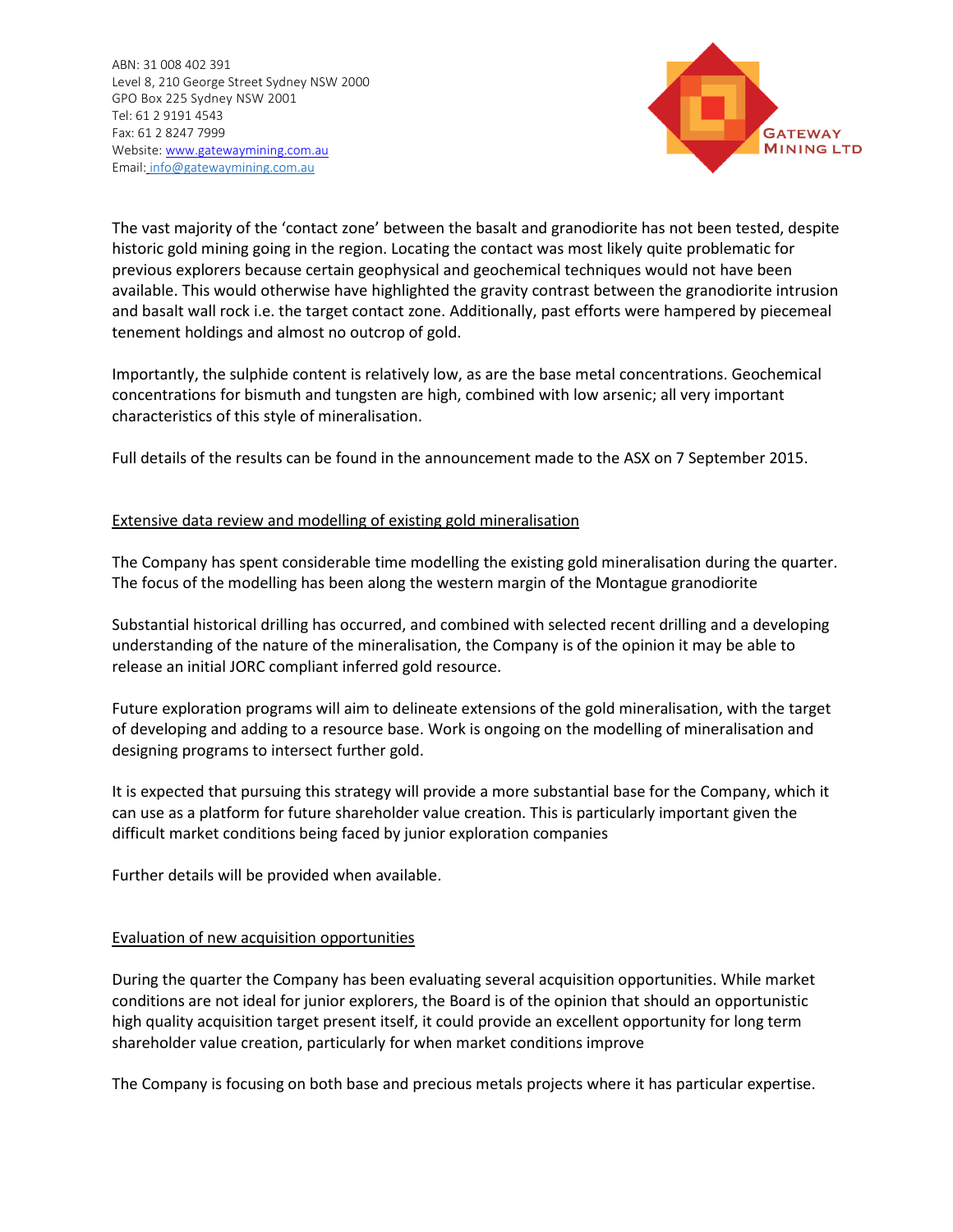

None of the opportunities or negotiations have yet reached a point where there is enough certainty to make an announcement to the market. Should the Board decide to proceed with any further opportunities, the market will be promptly informed and shareholder approval sought, if required.

The information in this report that relates to Exploration Results, Mineral Resources or Ore Reserves is based on information compiled by Mr Scott Jarvis, a full time employee & Head Geologist at Gateway Mining, a member of the Australian Institute of Geoscientists. Mr Scott Jarvis has a minimum of 5 years' experience which is relevant to the style of mineralisation and type of deposit under consideration and to the activity which he is undertaking to qualify as a Competent Person as defined in the 2012 Edition of the "Australian Code for Reporting of Exploration Results, Mineral Resources and Ore Reserves". Mr Scott Jarvis consents to the inclusion in the report of the matters based on his information in the form and context in which it appears.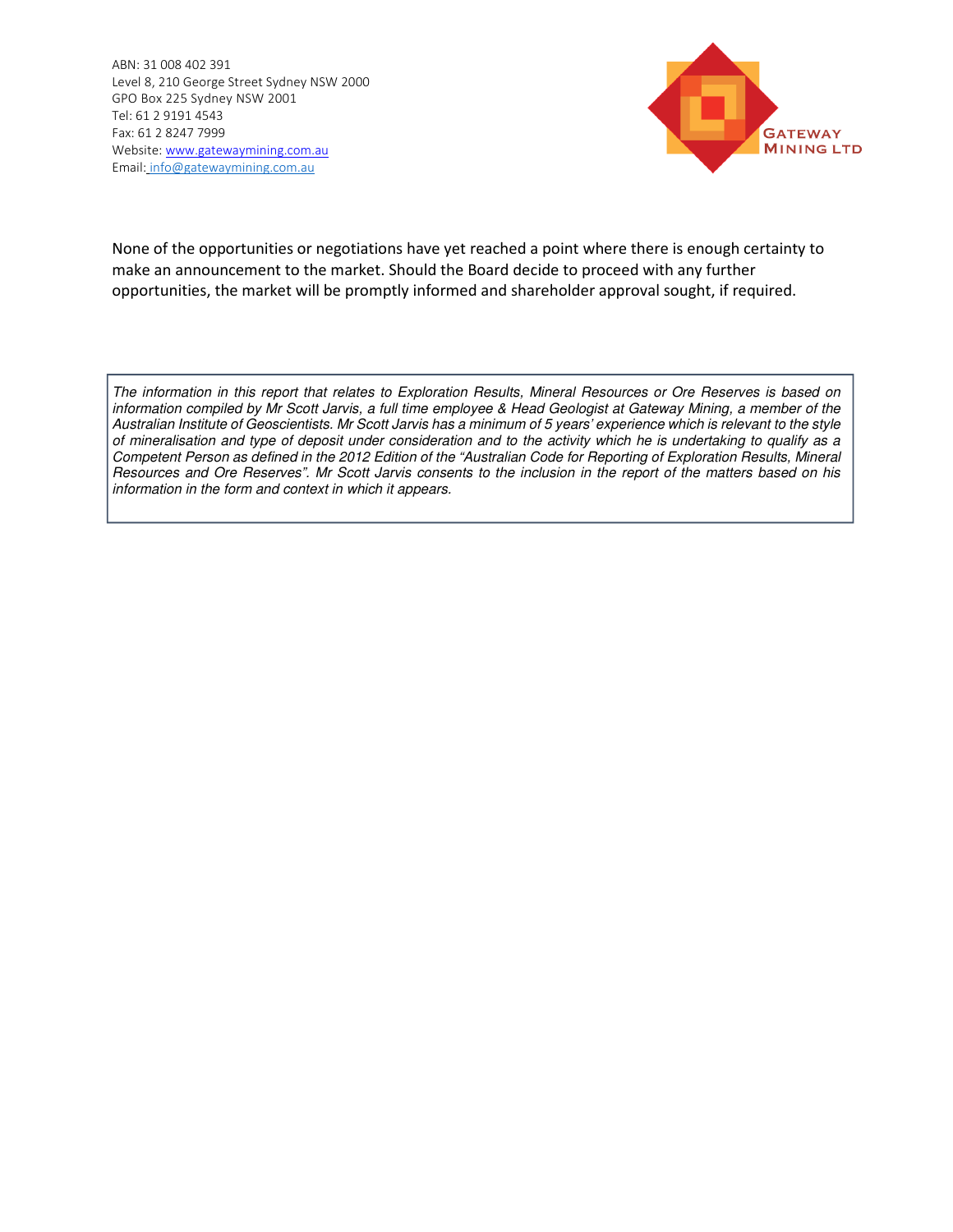*Rule 5.3* 

٦

# **Appendix 5B**

# **Mining exploration entity quarterly report**

Introduced 01/07/96 Origin Appendix 8 Amended 01/07/97, 01/07/98, 30/09/01, 01/06/10, 17/12/10

Name of entity

Gateway Mining Limited

ABN Quarter ended ("current quarter")

31 008 402 391 30 September 2015

#### **Consolidated statement of cash flows**

| Cash flows related to operating activities |                                                                                                      | Current quarter<br>\$A'000 | Year to date<br>12 months<br>\$A'000 |
|--------------------------------------------|------------------------------------------------------------------------------------------------------|----------------------------|--------------------------------------|
| 1.1                                        | Receipts from product sales and related<br>debtors                                                   |                            |                                      |
| 1,2                                        | Payments for (a) exploration & evaluation<br>(b) development<br>(c) production<br>(d) administration | (62)<br>(49)               | (62)<br>(49)                         |
| $1.3\phantom{0}$                           | Dividends received                                                                                   |                            |                                      |
| 1.4                                        | Interest and other items of a similar nature<br>received                                             | 10                         | 10                                   |
| $1.5\,$                                    | Interest and other costs of finance paid                                                             |                            |                                      |
| 1.6                                        | Income taxes paid                                                                                    |                            |                                      |
| 1.7                                        | Other (provide details if material)                                                                  |                            |                                      |
|                                            | <b>Net Operating Cash Flows</b>                                                                      | (101)                      | (101)                                |
|                                            | Cash flows related to investing activities                                                           |                            |                                      |
| 1.8                                        | Payment for purchases of: (a) prospects<br>(b) equity investments<br>(c) other fixed assets          |                            |                                      |
| 1.9                                        | Proceeds from sale of:<br>(a) prospects<br>(b) equity investments                                    |                            |                                      |
|                                            | (c) other fixed assets                                                                               |                            |                                      |
| 1.10                                       | Loans to other entities                                                                              |                            |                                      |
| 1.11                                       | Loans repaid by other entities                                                                       |                            |                                      |
| 1.12                                       | Other                                                                                                |                            |                                      |
|                                            | Net investing cash flows                                                                             |                            |                                      |

+ See chapter 19 for defined terms.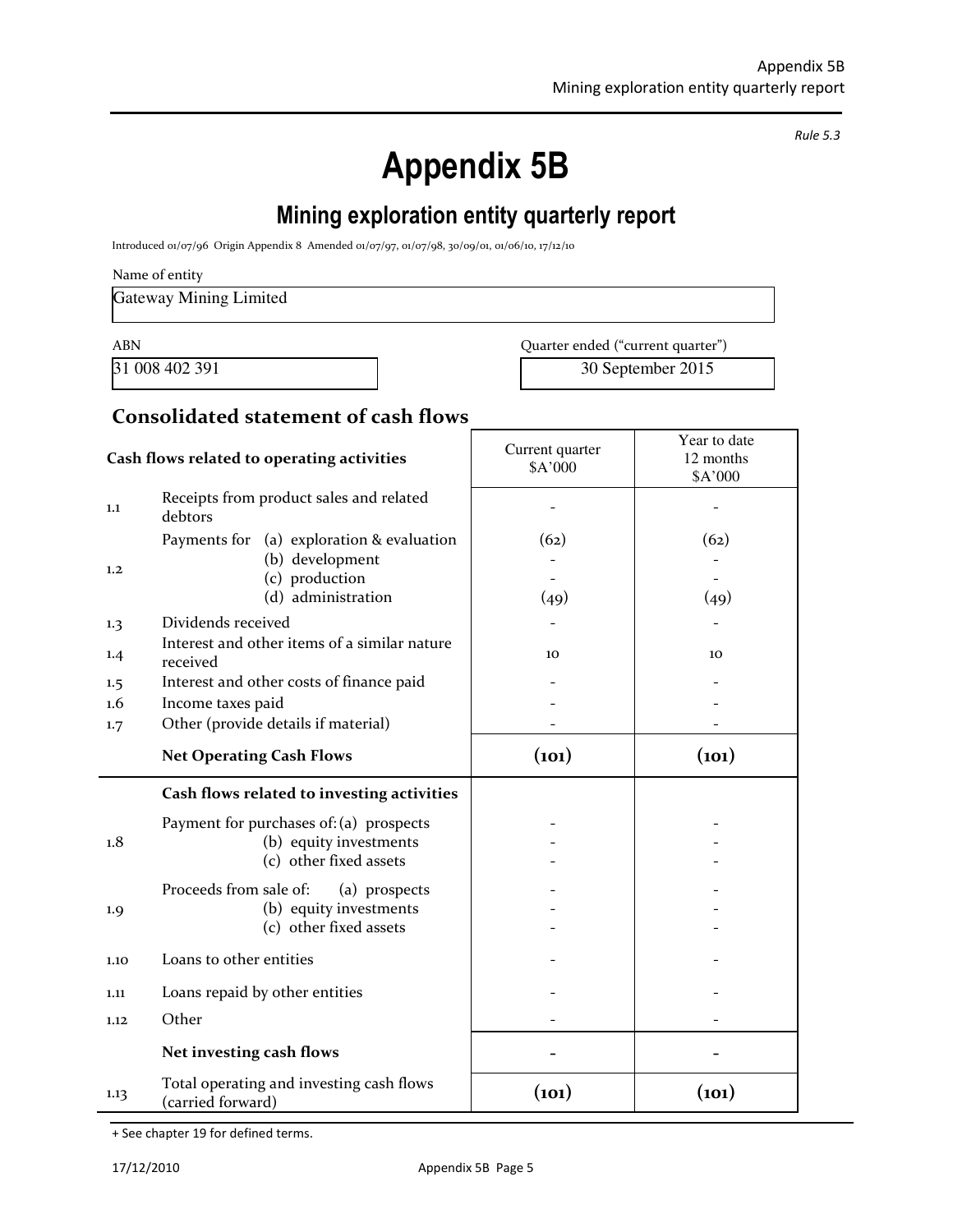| 1.13 | Total operating and investing cash flows<br>(brought forward) | (101) | (101) |
|------|---------------------------------------------------------------|-------|-------|
|      | Cash flows related to financing activities                    |       |       |
| 1.14 | Proceeds from issues of shares, options, etc.                 |       |       |
| 1.15 | Proceeds from sale of forfeited shares                        |       |       |
| 1.16 | Proceeds from borrowings                                      |       |       |
| 1.17 | Repayment of borrowings                                       |       |       |
| 1.18 | Dividends paid                                                |       |       |
| 1.19 | Other (Capital Raising Costs)                                 |       |       |
|      | Net financing cash flows                                      |       |       |
|      | Net increase (decrease) in cash held                          | (101) | (101) |
| 1.20 | Cash at beginning of quarter/year to date                     | 848   | 848   |
| 1.21 | Exchange rate adjustments to item 1.20                        |       |       |
| 1.22 | Cash at end of quarter                                        | 747   | 747   |

#### **Payments to directors of the entity and associates of the directors Payments to related entities of the entity and associates of the related entities**

|      |                                                                  | Current quarter \$A'000  |
|------|------------------------------------------------------------------|--------------------------|
| 1.23 | Aggregate amount of payments to the parties included in item 1.2 | 16                       |
| 1.24 | Aggregate amount of loans to the parties included in item 1.10   | $\overline{\phantom{0}}$ |

1.25 Explanation necessary for an understanding of the transactions

Director & consultancy fees

#### **Non-cash financing and investing activities**

2.1 Details of financing and investing transactions which have had a material effect on consolidated assets and liabilities but did not involve cash flows

Nil

2.2 Details of outlays made by other entities to establish or increase their share in projects in which the reporting entity has an interest

Nil

<sup>+</sup> See chapter 19 for defined terms.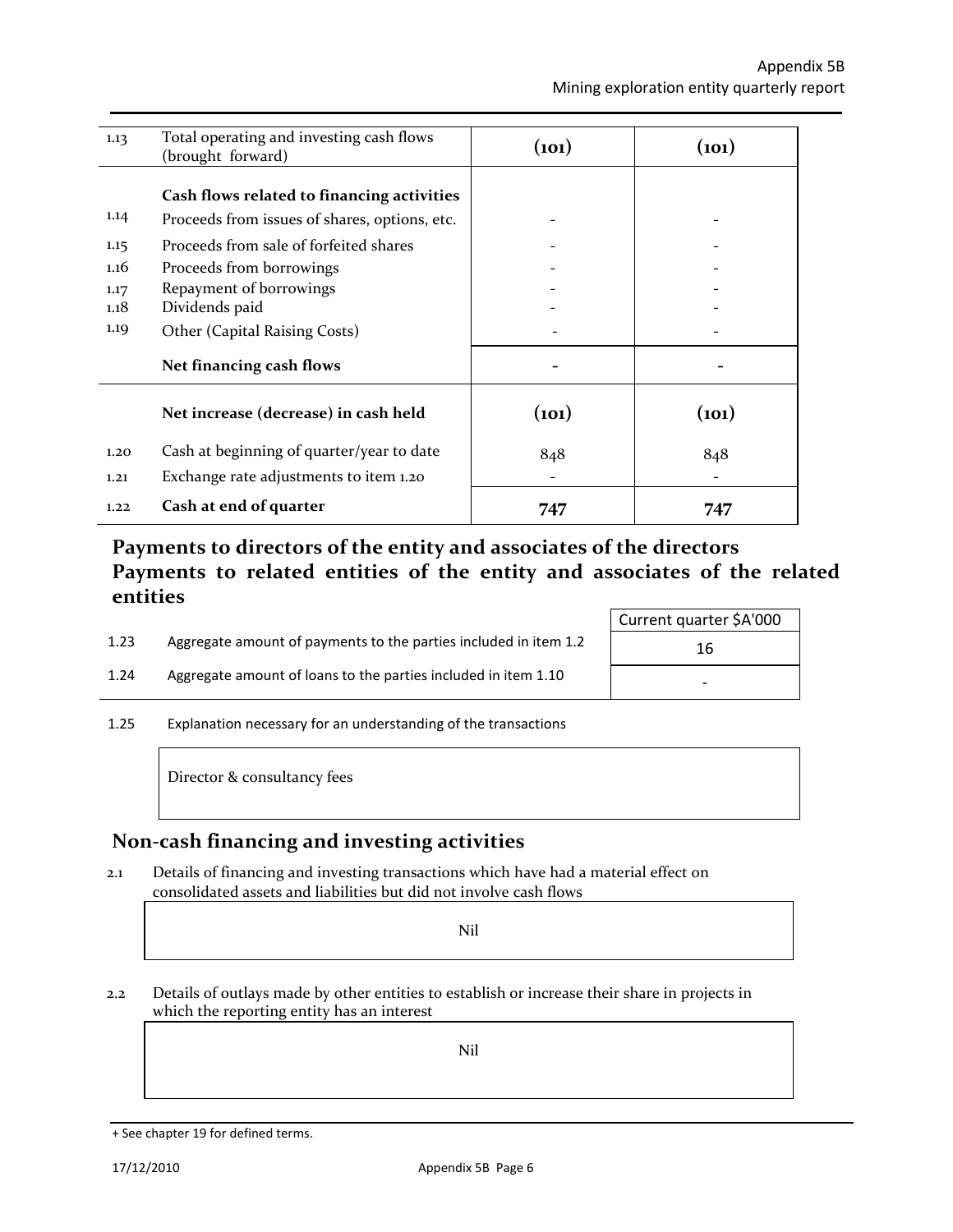#### **Financing facilities available**

*Add notes as necessary for an understanding of the position.* 

|     |                             | Amount available | Amount used |
|-----|-----------------------------|------------------|-------------|
|     |                             | $A'$ 000         | $A'$ 000    |
| 3.1 | Loan facilities             |                  |             |
| 3.2 | Credit standby arrangements |                  |             |

# **Estimated cash outflows for next quarter**

|     |                            | $A'$ 000        |
|-----|----------------------------|-----------------|
| 4.1 | Exploration and evaluation | 110             |
| 4.2 | Development                | $\qquad \qquad$ |
| 4.3 | Production                 | -               |
| 4.4 | Administration             | 50              |
|     | <b>Total</b>               | 160             |

# **Reconciliation of cash**

| Reconciliation of cash at the end of the quarter (as<br>shown in the consolidated statement of cash flows)<br>to the related items in the accounts is as follows. |                                                                   | Current quarter<br>$A'$ 000 | Previous quarter<br>$A'$ 000 |
|-------------------------------------------------------------------------------------------------------------------------------------------------------------------|-------------------------------------------------------------------|-----------------------------|------------------------------|
| 5.1                                                                                                                                                               | Cash on hand and at bank                                          | 28                          | 16                           |
| 5.2                                                                                                                                                               | Deposits at call                                                  | 719                         | 832                          |
| 5.3                                                                                                                                                               | Bank overdraft                                                    |                             |                              |
| 5.4                                                                                                                                                               | Other (cash on deposit held by non-bank<br>financial institution) |                             |                              |
|                                                                                                                                                                   | Total: cash at end of quarter (item 1.22)                         | 747                         | 848                          |

<sup>+</sup> See chapter 19 for defined terms.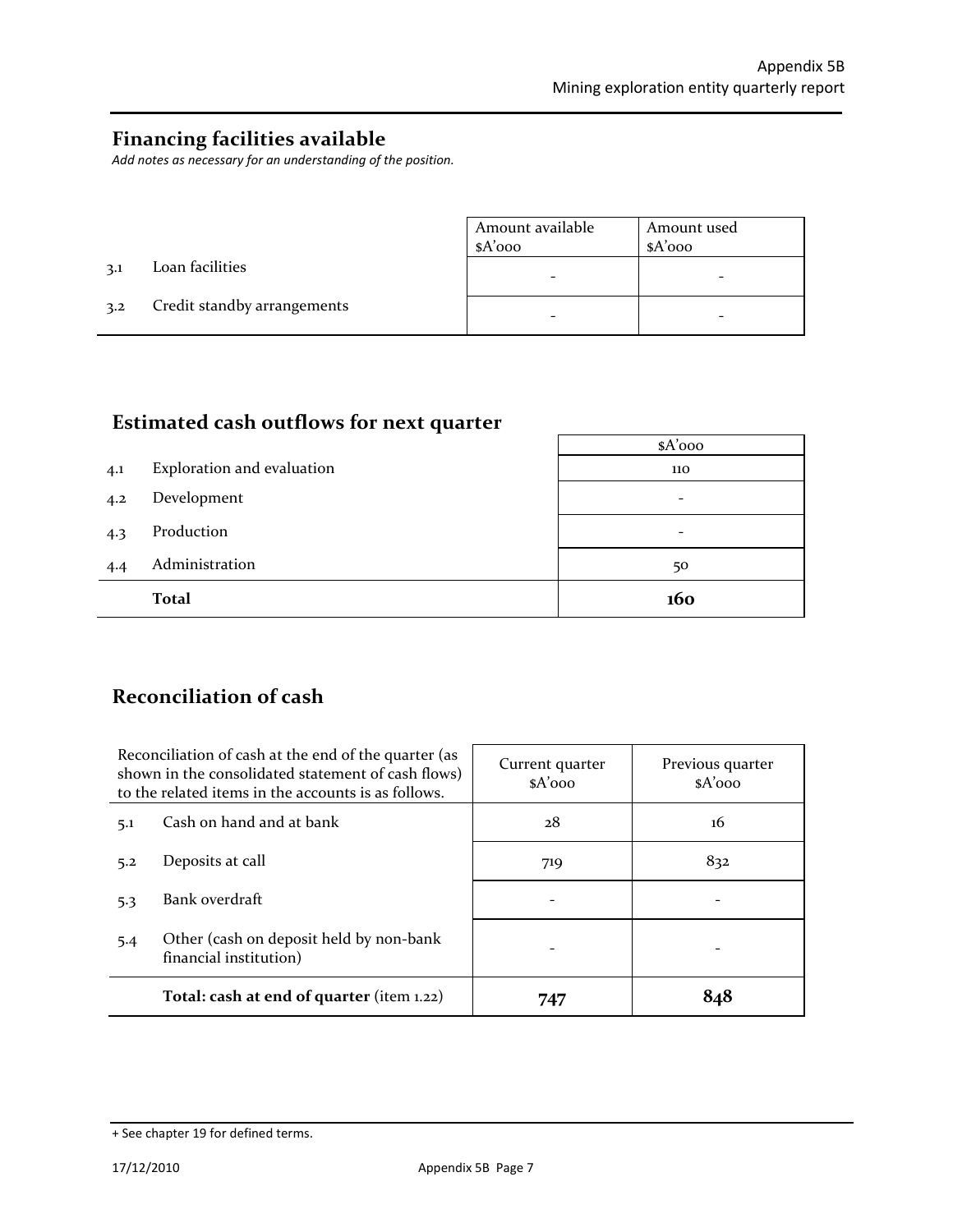# **Changes in interests in mining tenements**

|     |                                                                     | Tenement<br>reference | Nature of interest<br>(note (2)) | Interest at<br>beginning<br>of quarter | Interest at<br>end of<br>quarter |
|-----|---------------------------------------------------------------------|-----------------------|----------------------------------|----------------------------------------|----------------------------------|
| 6.1 | Interests in mining<br>tenements relinquished,<br>reduced or lapsed |                       |                                  |                                        |                                  |
| 6.2 | Interests in mining<br>tenements acquired or<br>increased           |                       |                                  |                                        |                                  |

<sup>+</sup> See chapter 19 for defined terms.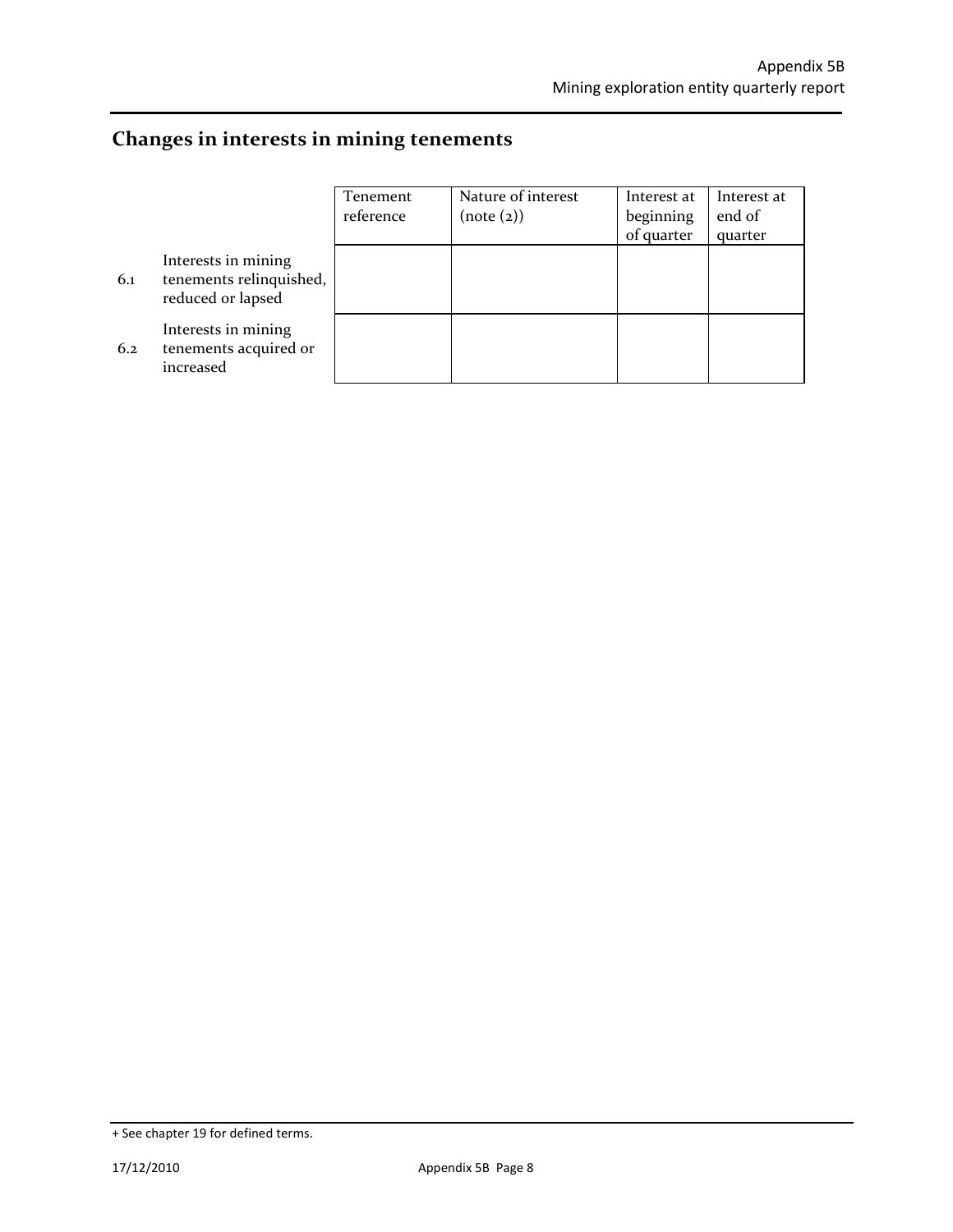#### **Issued and quoted securities at end of current quarter**

*Description includes rate of interest and any redemption or conversion rights together with prices and dates.* 

|      |                                                                                                                           | Total number | Number<br>quoted | Issue price per<br>security (see<br>note 3) (cents) | Amount paid up<br>per security (see<br>$note$ 3) (cents) |
|------|---------------------------------------------------------------------------------------------------------------------------|--------------|------------------|-----------------------------------------------------|----------------------------------------------------------|
| 7.1  | Preference<br><sup>+</sup> securities<br>(description)                                                                    |              |                  |                                                     |                                                          |
| 7.2  | Changes during<br>quarter<br>(a) Increases<br>through issues                                                              |              |                  |                                                     |                                                          |
|      | (b) Decreases<br>through returns of<br>capital, buy-backs,<br>redemptions                                                 |              |                  |                                                     |                                                          |
| 7.3  | +Ordinary<br>securities                                                                                                   | 292,422,962  | 292,422,962      |                                                     |                                                          |
| 7.4  | Changes during<br>quarter<br>(a) Increases                                                                                |              |                  |                                                     |                                                          |
|      | through issues                                                                                                            |              |                  |                                                     |                                                          |
|      | (b) Decreases                                                                                                             |              |                  |                                                     |                                                          |
|      | through returns of<br>capital, buy-backs                                                                                  |              |                  |                                                     |                                                          |
| 7.5  | +Convertible debt                                                                                                         |              |                  |                                                     |                                                          |
|      | securities<br>(description)                                                                                               |              |                  |                                                     |                                                          |
| 7.6  | Changes during<br>quarter<br>(a) Increases<br>through issues<br>(b) Decreases<br>through securities<br>matured, converted |              |                  |                                                     |                                                          |
| 7.7  | Options                                                                                                                   |              |                  | Exercise price                                      | Expiry date                                              |
|      | (description and<br>conversion factor)                                                                                    | 200,000,000  |                  | 8 cents                                             | 6 Dec 2016                                               |
| 7.8  | Issued during<br>quarter                                                                                                  |              |                  |                                                     |                                                          |
| 7.9  | <b>Exercised during</b><br>quarter                                                                                        |              |                  |                                                     |                                                          |
| 7.10 | <b>Expired during</b><br>quarter                                                                                          |              |                  |                                                     |                                                          |
| 7.11 | <b>Debentures</b><br>(totals only)                                                                                        |              |                  |                                                     |                                                          |
| 7.12 | <b>Unsecured notes</b><br>(totals only)                                                                                   |              |                  |                                                     |                                                          |

<sup>+</sup> See chapter 19 for defined terms.